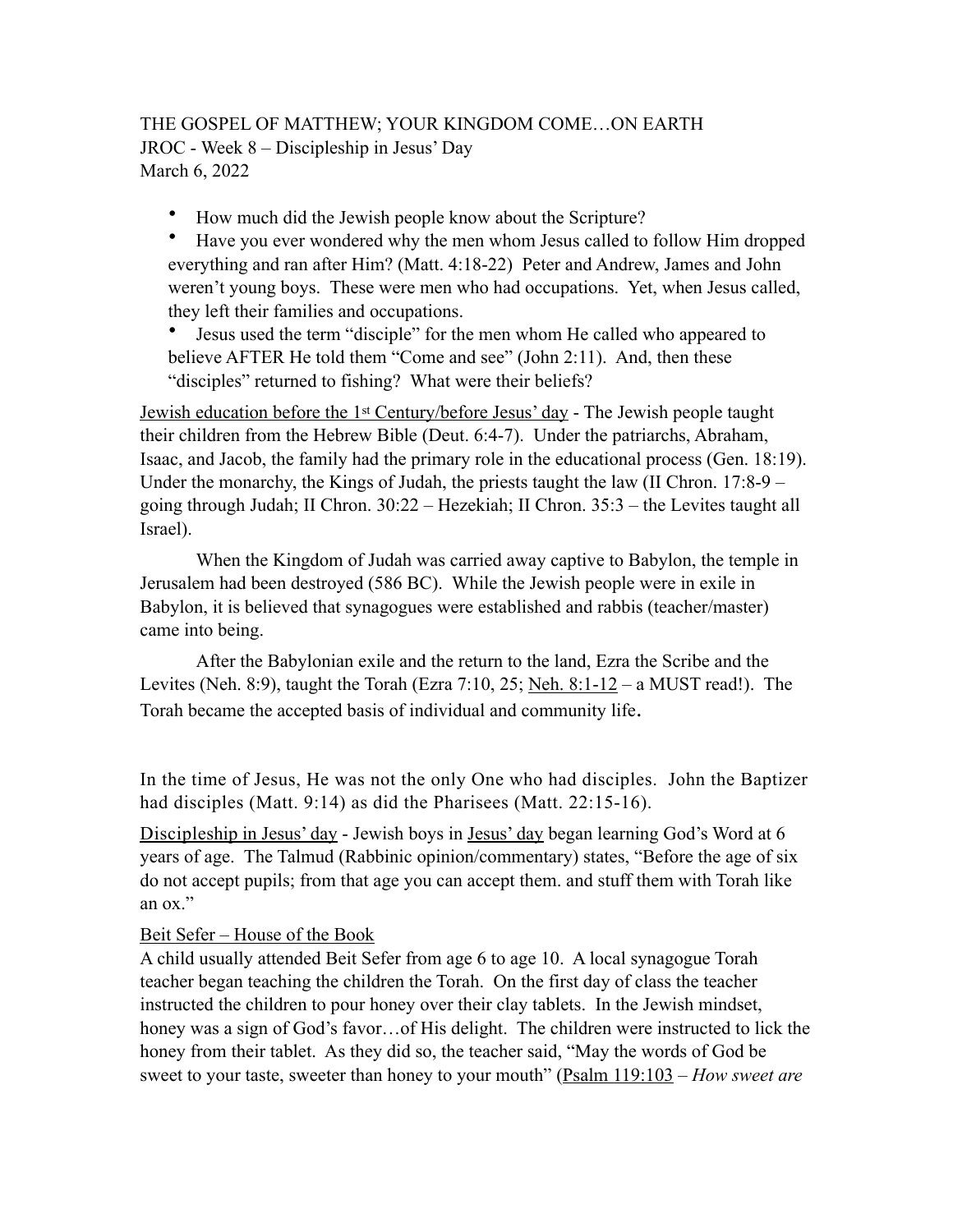*Your words to my taste, sweeter than honey to my mouth*.). Is this how we feel about the Scriptures?

The children were taught that there was nothing more enjoyable in the entire universe than tasting, receiving, accepting the words of God, and making them a part of their lives. From ages 6-10 the children memorized Torah!

2

## Beit Talmud – The House of Learning

Following Beit Sefer, only the best of the best students continued their education from Scripture at the age of 10 at Beit Talmud. They memorized the rest of the Hebrew Scriptures through to Malachi. By 13/14 years of age, a young Jewish boy had memorized the entire Hebrew text. At Beit Talmud, students began to learn the Jewish art of questions and answers. In Jesus' day the teachers taught the young boys to answer a question with a question. We see Jesus engaging in this art throughout the Gospels esp. when He spoke with the religious Jewish leadership. During Passover at age 12, Jesus was *sitting in the midst of the teachers, both listening to them and asking them questions. And all who heard Him were astonished at His understanding and answers* (Luke 2:46).

At Beit Talmud, the students learned "remez" (a teaching technique) which means "hint" in Hebrew or "harkening back" to a passage in Scripture. The teachers called out a passage of Scripture and the students replied with the Scripture before and after that passage. They lived in the text!

### Beit Midrash – House of Study

At the end of study at Beit Talmud, at the age of 13/14, if a Jewish boy was the best of the best, he would then present himself to a rabbi. The rabbis would not recruit. The student approached the rabbi – the one whom he wanted to emulate. The student had to ask permission to follow a rabbi!

The rabbi then would examine the student and ask many questions to find out if indeed this child was the best of the best. The rabbi had a vested interest. The goal for the rabbi was to have a number of disciples teach his thinking, his philosophy/his yoke, his interpretation of Scripture. If the rabbi believed that a young boy was able to become a rabbi, he would say, "Lech Acharai – Come, follow me."

The young boy would then leave his family and his village. He would leave everything and follow the rabbi. The young boy would become a talmid, a disciple. He would give his life to that rabbi…to be exactly like that rabbi. Disciples, through the teaching of their rabbi, were to become reproductions of their master…their rabbi!

The first task of a disciple was to memorize their rabbi's words. The disciple was also to learn his rabbi's traditions and interpretations - how his rabbi kept the Sabbath,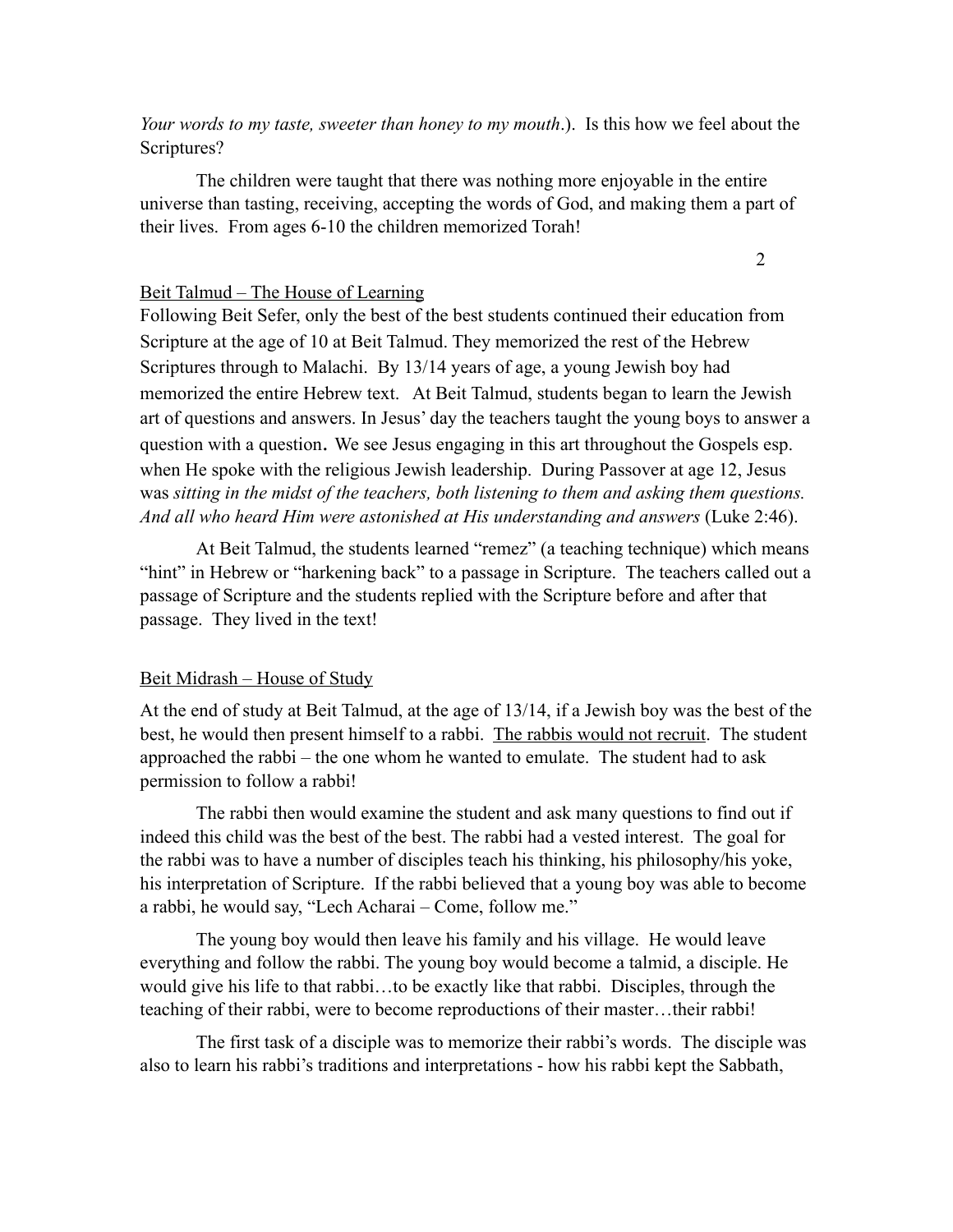how he fasted, how he prayed, how he recited blessings. The disciple was to imitate his rabbi's actions: deeds, speech, conduct.

And, the disciple was to raise his own disciples.

The disciples desired to emulate the rabbi in all of his mannerisms. They would eat the same food in exactly the same way as their rabbi. They would walk as their rabbi walked. They would sleep as their rabbi slept.

The rabbi always walked in front and his students behind. The disciples/talmidim followed so closely after the rabbi, that it was said of these talmidim/disciples, – "May you be covered in the dust of your rabbi." Did the disciples walk behind Jesus? As we read the gospels, let's observe how Jesus related to the disciples and they to Him.

For some Jewish boys when the rabbis quizzed them, the rabbi did NOT say, "Lech Acharai – Come, follow me." Instead, the rabbi said, "Ah, my son, you do know

3

Torah. But you are not able to be my talmid, my disciple. Go home to your village. Make babies. Pray that they become rabbis. Go home and learn the family business. You won't be studying to be a rabbi."

In the Jewish culture, imagine hearing these words from a rabbi whom you wanted to EMULATE? Rejection!

CONSIDER Jesus' words: Matthew 11:28 - *Come unto Me all you who are heavy laden, and I will give you rest. Take My yoke upon you and learn from Me, for I am gentle and lowly in heart, and you will find rest for your souls. For My yoke is easy and My burden is light*.

What did Jesus do? I'm suggesting that Jesus called men who had already failed the "rabbi test." Jesus told the grown, rejected men, "Lech Acharai…come and follow Me" Can you imagine how thrilling it was to the formerly rejected disciples to hear these words? They were valued! They had worth!

Why did Jesus choose these men – men who had already failed? God's GRACE! Jesus believed they could become like Him – not based on their own merit. Based on what He would do in their lives! Jesus called Peter who was impulsive. James and John were called the sons of THUNDER. The brothers had zeal, passion, ambition – and made obnoxious requests of Jesus. Levi/Matthew was a former tax collector – HATED by everyone! Thomas doubted.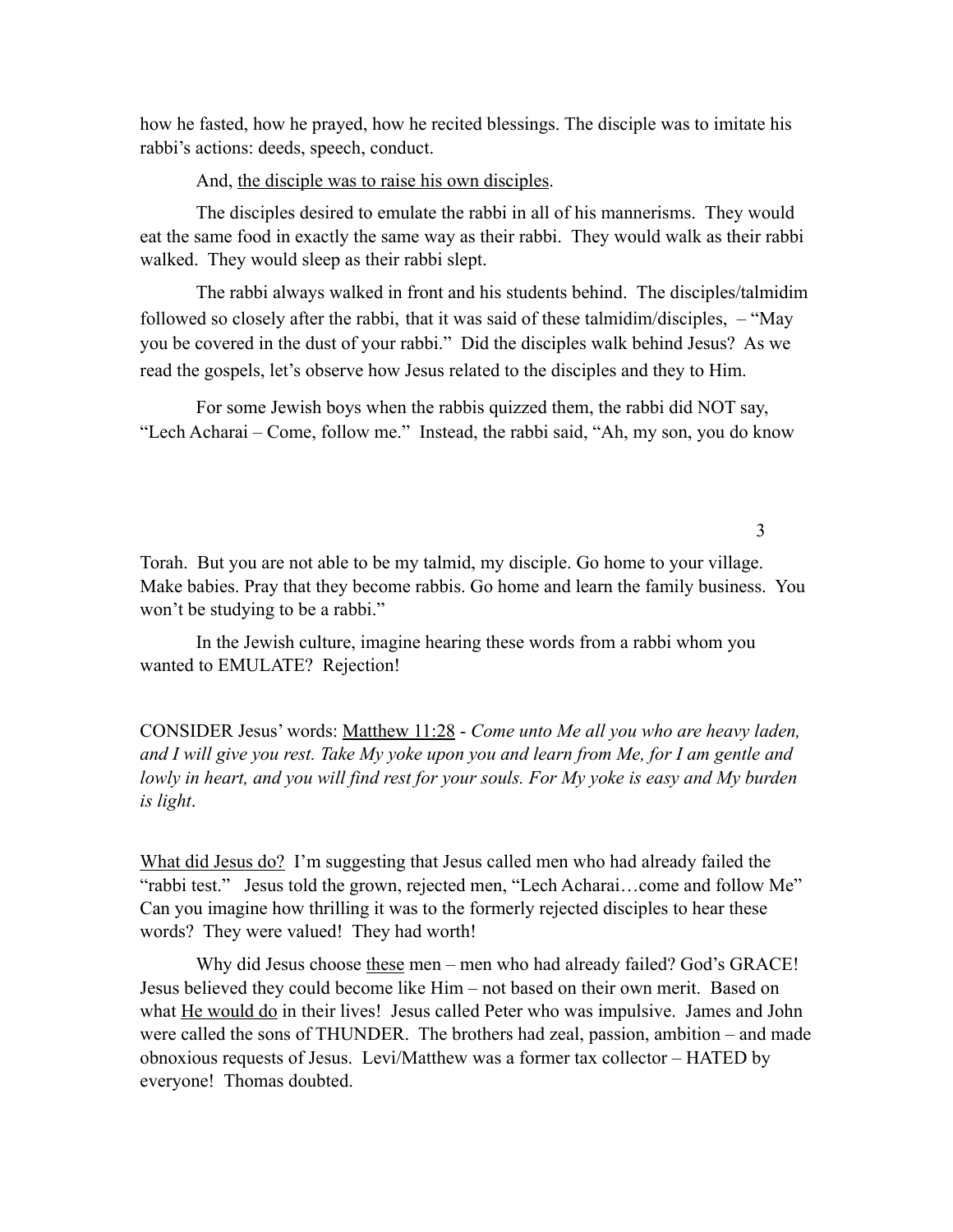Jesus believed that these men could become like Him! This is GOD'S GRACE in ACTION!

In Luke 6:40 Jesus said, "A disciple is not above his teacher, but everyone who is perfectly trained will be like his teacher." We are told in Scripture that we, as believers are being conformed to the image of God's Son (II Cor. 3:18; Rom. 8:29).

How are we as believers living today? Are we living so that we can be like Jesus? It doesn't matter who you are, where you are, how much you've memorized, or how much you know. It's all about Whom you follow.

These men who had seemingly been rejected by a rabbi in the past who was looking for disciples to teach his philosophy/his yoke were TRANSFORMED by the Rabbi Jesus, Teacher, Master, LORD God Who believed they could become like Him! (II Cor. 3:18; Rom. 8:29)

We are becoming conformed to His image. Do we believe this truth? II Cor. 3:18b - ... *beholding as in a mirror the glory of the Lord, are being transformed into the same image from glory to glory, just as by the Spirit of the Lord.* 

We stumble and fall. Peter denied Jesus 3 times. Did Jesus know that Peter would deny Him? Of course He did. Jesus still called Peter. Jesus is in the RESTORATION business! After Jesus' resurrection, we read of Peter, Thomas (the twin), Nathanael, James and John going FISHING! Seemingly returning to their trade! (John 21)

WHY? Perhaps because they didn't believe they could be like Jesus.

#### 4

 Jesus spoke with Peter and told him, "Feed My lambs, take care of My sheep" – Be like Me, be like Me, be like me…

When we stumble and fall – Jesus says the same to us!

Before Jesus' ascension into heaven….

Matt. 28:18-20 - *Then the eleven disciples went away into Galilee, to the mountain which Jesus had appointed for them. 17 When they saw Him, they worshiped Him; but some doubted. 18 And Jesus came and spoke to them, saying, 'All authority has been given to Me in heaven and on earth. 19 Go therefore and make disciples of all the nations, baptizing them in the name of the Father and of the Son and of the Holy Spirit, 20 teaching them to observe all things that I have commanded you; and lo, I am with you always, even to the end of the age.' Amen.*